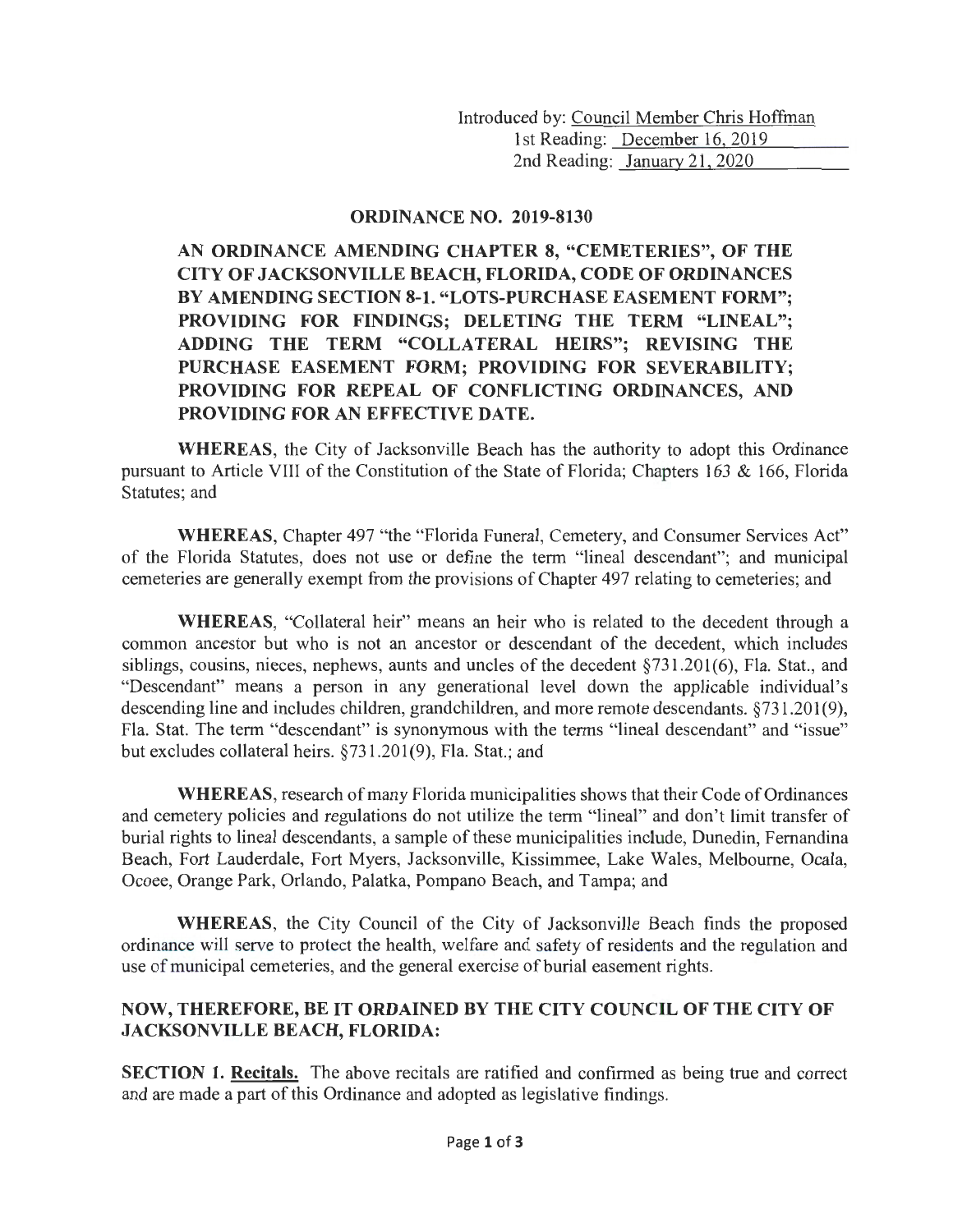**SECTION 2. Amendment of City Code.**<sup>1</sup> That Section 8-1 "Lots-Purchase easement form", of Chapter 8 of the Code of Ordinances of the City of Jacksonville Beach, Florida, is hereby amended and ordained to read as follows:

## **Sec. 8-1. Lots-Purchase easement form.**

For the consideration now or hereafter fixed by the city council for the purchase price, upon payment thereof, a conveyance in the form herein specified shall be made and issued to the purchaser of cemetery lots, executed in the name of the city by the mayor and city manager and attested by the city clerk under the seal of the city and duly acknowledged by such officer.

## FORM OF BURIAL EASEMENT

Know all men by these present: That pursuant to the Code of Ordinances of Jacksonville Beach, Florida, and in consideration of \$\_\_\_\_\_\_\_\_\_\_\_\_\_, the City of Jacksonville Beach, a municipal corporation, hereby grants and conveys to \_\_\_\_\_\_\_\_\_\_\_\_\_ as Grantee, a Perpetual Easement in the Cemetery Lot herein described, subject to the reservation of the fee in the said City for control of management and improvement and adoption of regulations essential to the uniform, orderly operation of the Cemetery; Section Block Lot Grave No. as shown on plat prepared by City of Jacksonville Beach Engineering Department and accepted by the City Council of Jacksonville Beach at its regular meeting on April 1, 1957, said plat being filed with the City Clerk of the City of Jacksonville Beach, Florida.

TO HAVE AND TO HOLD the same for the burial of grantee and family, deemed herein to be the surviving spouse and **lineal** descendants **and collateral heirs** of grantee; the surviving spouse being first vested during life with the exercise of easement in control and care of lot, and thence to the **lineal** descendants **and collateral heirs**; providing the grantee may by will or indenture appoint any person or corporation as executor or personal representative to exercise the right of easement limited or in perpetuity. The rights granted by this easement cannot be sold or assigned except back to the grantor.

IN WITNESS WHEREOF the Grantor has caused these presents to be made and executed by its officers, thereunto duly authorized this day of /  $1, 1920$ 

Signed, sealed and delivered in our  $\begin{bmatrix} \text{CITY OF JACKSONville BEACH (LS)} \end{bmatrix}$ presence By Its Mayor By Its City Manager

<sup>&</sup>lt;sup>1</sup> (strikethrough text indicates deletions, underline text indicates additions).